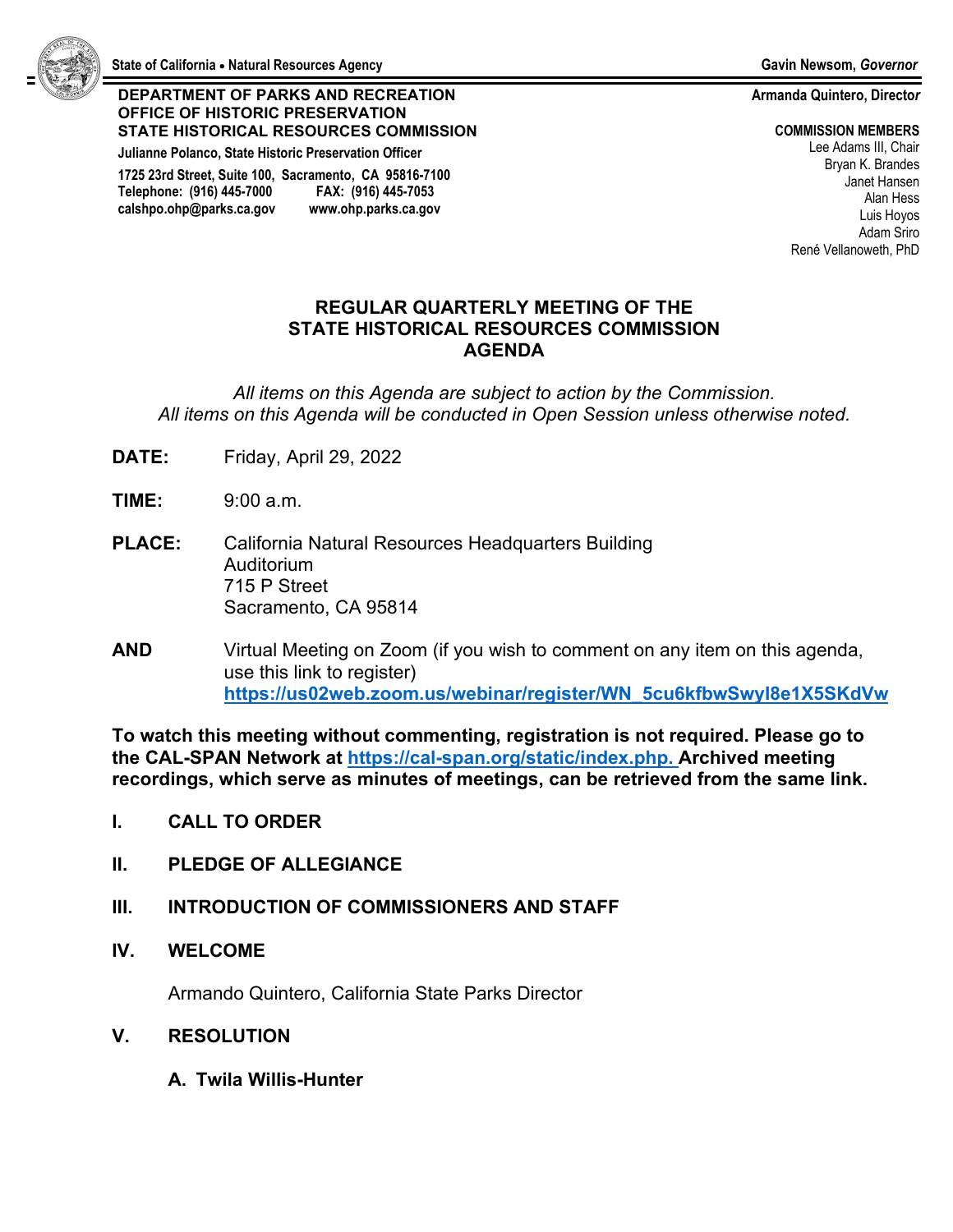April 2022 SHRC Meeting Agenda Page 2

## **VI. COMMISSION AND STAFF REPORTS**

- A. Chairperson's Report
- B. Executive Secretary's Report

### **VII. CONSENT CALENDAR**

The Commission may approve items on the Consent Calendar in a single motion without public comment. Any person requesting an item be removed from the Consent Calendar, to present public comment, shall make such request by completing the meeting registration form, indicating they wish to comment on the Consent Calendar, and explaining what they wish to remove from consent in the Questions/Comments part of the registration form. If such a request is made, the item(s) in question shall be removed from the Consent Calendar and heard by the Commission as a Discussion and Action Item.

The Commission welcomes comments on Consent Calendar items following approval. Any person wishing to address the Commission on a Consent Calendar item, but not wishing to remove it from the Consent Calendar, shall complete the meeting registration form, indicating they wish to comment on the Consent Calendar. Such person shall address the Commission following action on the Consent Calendar.

See the PLACE link at the top of the agenda to access the meeting registration form.

Nomination summaries will precede the Commission's motion.

- A. National Register of Historic Places, New Nominations
	- 1. Timby, Henry, House San Carlos, San Mateo County Local Level of Significance, Criterion C
	- *2. Robert Gray* Richmond, Contra Costa County Local Level of Significance, Criteria A and C
	- 3. Wednesday Club of Suisun Suisun City, Solano County Local Level of Significance, Criteria A and C
	- 4. Hogan House Los Angeles, Los Angeles County Local Level of Significance; Criterion C
	- 5. Old Farmdale School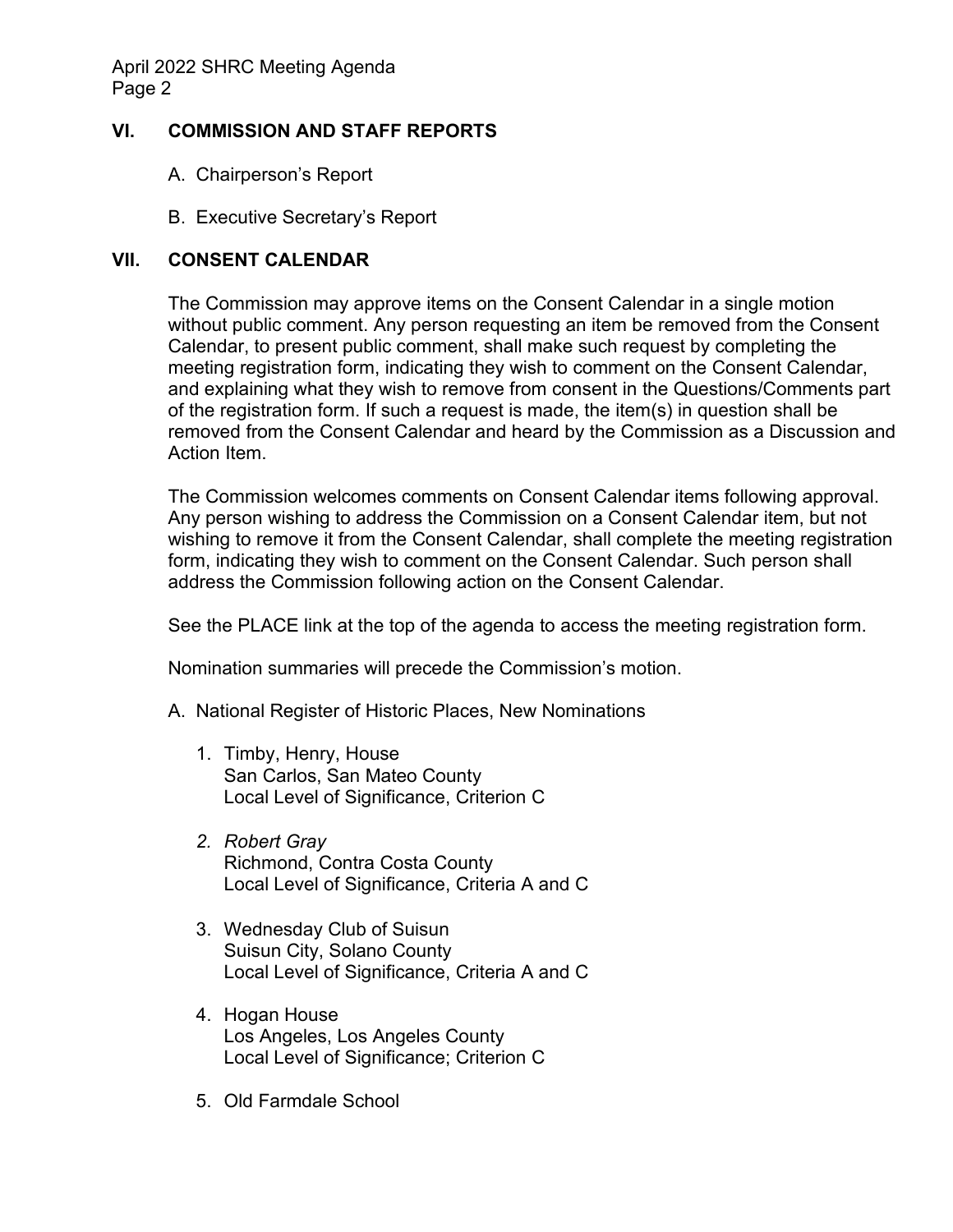April 2022 SHRC Meeting Agenda Page 3

> Los Angeles, Los Angeles County Local Level of Significance; Criteria A and C; Criteria Consideration B

## **VIII. DISCUSSION AND ACTION ITEMS NATIONAL REGISTER OF HISTORIC PLACES CALIFORNIA REGISTER OF HISTORICAL RESOURCES**

A nomination summary will precede public comment and Commission discussion.

- A. National Register of Historic Places, New Nominations
	- 1. Patsiata Historic District [Traditional Cultural Property] Lone Pine (vicinity), Inyo County Multiple Levels of Significance, Criteria A, B, C, and D; Criteria Consideration A
	- 2. St. Francis Wood Historic District San Francisco, San Francisco County Local Level of Significance; Criteria A and C
	- 3. US Maritime Service Officers School Alameda, Alameda County Local Level of Significance, Criterion A

## **IX. NATIONAL REGISTER OF HISTORIC PLACES Progress Report**

The National Park Service Notice of Listings identifies those properties that have been listed in the National Register of Historic Places or determined eligible for listing. Properties listed in or determined eligible for listing in the National Register of Historic Places are automatically listed in the California Register of Historical Resources. Since the last regular meeting of the Commission the Office of Historic Preservation has been notified of the following:

| <b>Properties Listed</b>                                           |            |
|--------------------------------------------------------------------|------------|
| <b>Murer House and Gardens</b>                                     | 01/19/2022 |
| Folsom, Sacramento County                                          |            |
| <b>Contra Costa County Hall of Records (Add'l Documentation)</b>   | 02/08/2022 |
| (Historic Resources of Martinez, California MPS)                   |            |
| Additional Documentation Approved [to associate property with MPS] |            |
| Martinez, Contra Costa County                                      |            |
| <b>St. Isidore Catholic Church</b>                                 | 02/11/2022 |
| (Latinos in Twentieth Century California MPS)                      |            |
| Los Alamitos, Orange County                                        |            |
| <b>Martinez Downtown Post Office (Additional Documentation)</b>    | 02/17/2022 |
| (Historic Resources of Martinez, California MPS)                   |            |